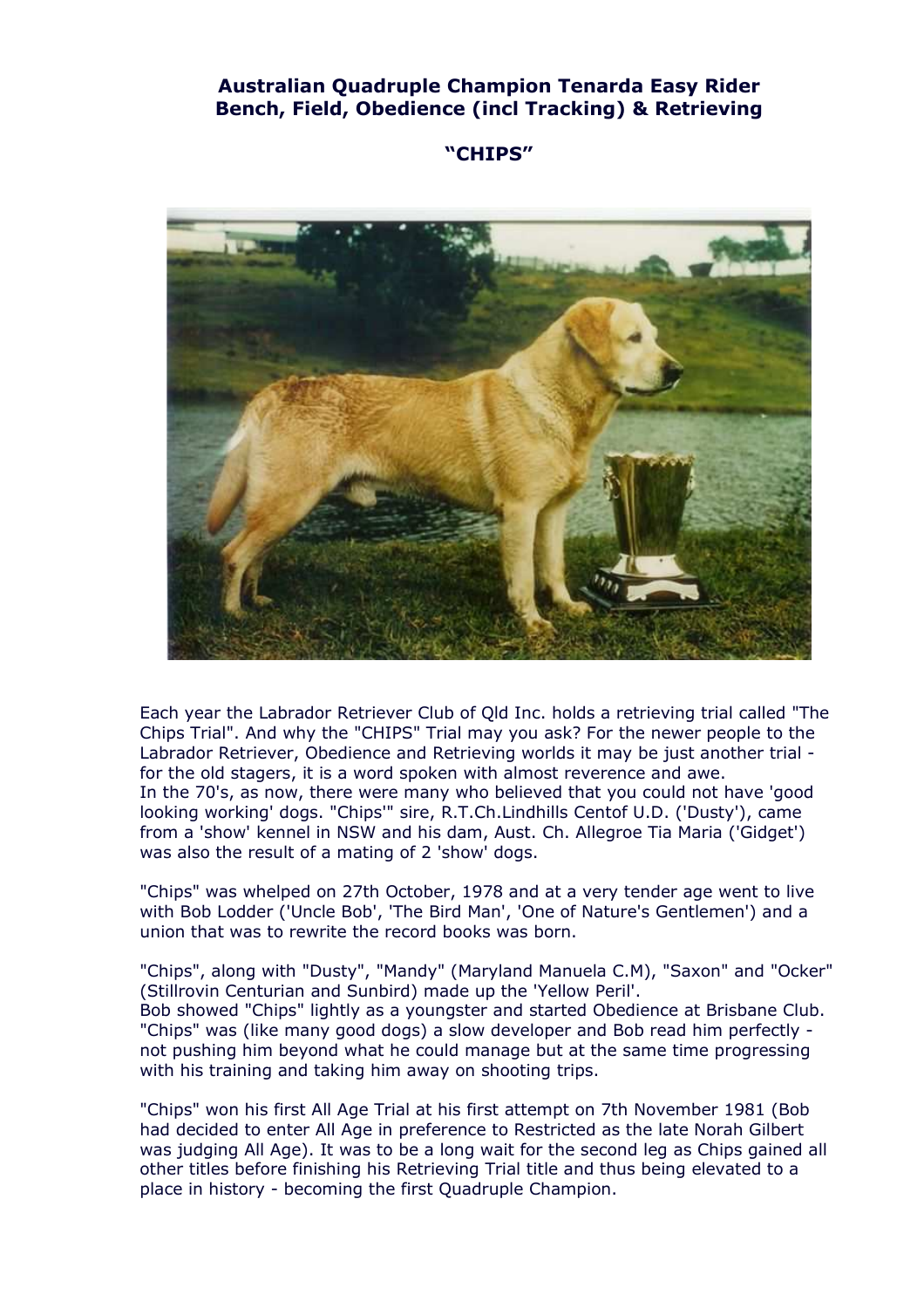His Novice Obedience Title (C.D.) was attained on 14th March 1981 with his C.D.X. following on 15th August that same year. 1982 saw 'Chips' and Bob training for U.D., Tracking, Field and Retrieving and 'Chips' gained his Tracking qualification on 6th February 1983.

1983 was fairly eventful for this duo as they passed TD1 and TD2 on 19th June and 31st July respectively and Chips gained his U.D. title on 26th November that same year.

1984 saw them well on the way to the elusive goal with TD3 and TD4 being attained on 1st April and 21st October that year and finishing Chips' Bench Title on 5th May 1984.

26th May 1985 saw Chips' gain his TD5 and thus become and AOC (Australian Obedience Champion). Nearly 4 months later on 22nd September Chips gained his Field Trial Title (Spaniel Retriever) making him a Dual Champion with an AOC.

The long awaited news of Chips' Retrieving Trial title was conveyed south by a call from Merrilyn Walsh to say that Chips and Bob had won the Wide Bay Cup that day  $(6<sup>th</sup>$  June, 1987) under Bob Bishop - not happy with that they completed the double winning All Age the next day under Jim Hook.

Not content with the achievements already to their credit, the duo attempted Agility – Chips gaining 2 qualifying legs but age was the winner in the end and although Chips had many a clear round the younger faster dogs put paid to any hope of gaining an AD title. Chips continued on his winning ways but the real story is of Bob and his 'mate' Chips- a look between them was worth a thousand words and one can only try to understand the ache left for Bob as Chips went to the Great Hunting Grounds in the Sky on 21st January, 1995.

Look through bloodlines in this state and you won't find Chips' name in many of them but for those who chose to use him at stud and were privileged to do so the rewards were enormous.

The aim of the " Chips' Trophy" for the All Age Stake was not only to recognize the achievements of a great dog and handler but to set a standard of excellence for others to strive to attain.

The inaugural "Chips' Trial" was held on 10th September,1988 and the Judges and results are as follows:

#### **NOVICE** - Mr Gary Quinlan

1st. Tenarda Duenna Donna (Mr B Wilson/M.Lodder) Labrador Retriever 2nd Tekitie Terrific (Mrs H Cattermole) ESS

#### **RESTRICTED** - Mrs M Lodder

1st Sovanna Black Stone (Mr J Jeffrey) Flat Coated Retriever 2nd Anderfield Golden Amber (Mrs C Lowry) Golden Retriever 3rd Ramahlab New Abbey (Mr P Guest) Labrador Retriever

## **ALL AGE** - Mr J Palmer (NSW)

1st Leolita Mat (Mr B Nimmo) Labrador Retriever 2nd RT Ch Zeefree Black Joker (Mrs G Golle) Labrador Retriever 3rd RT Ch Justlab Tidal Sweep (Mr A Golle) Labrador Retriever